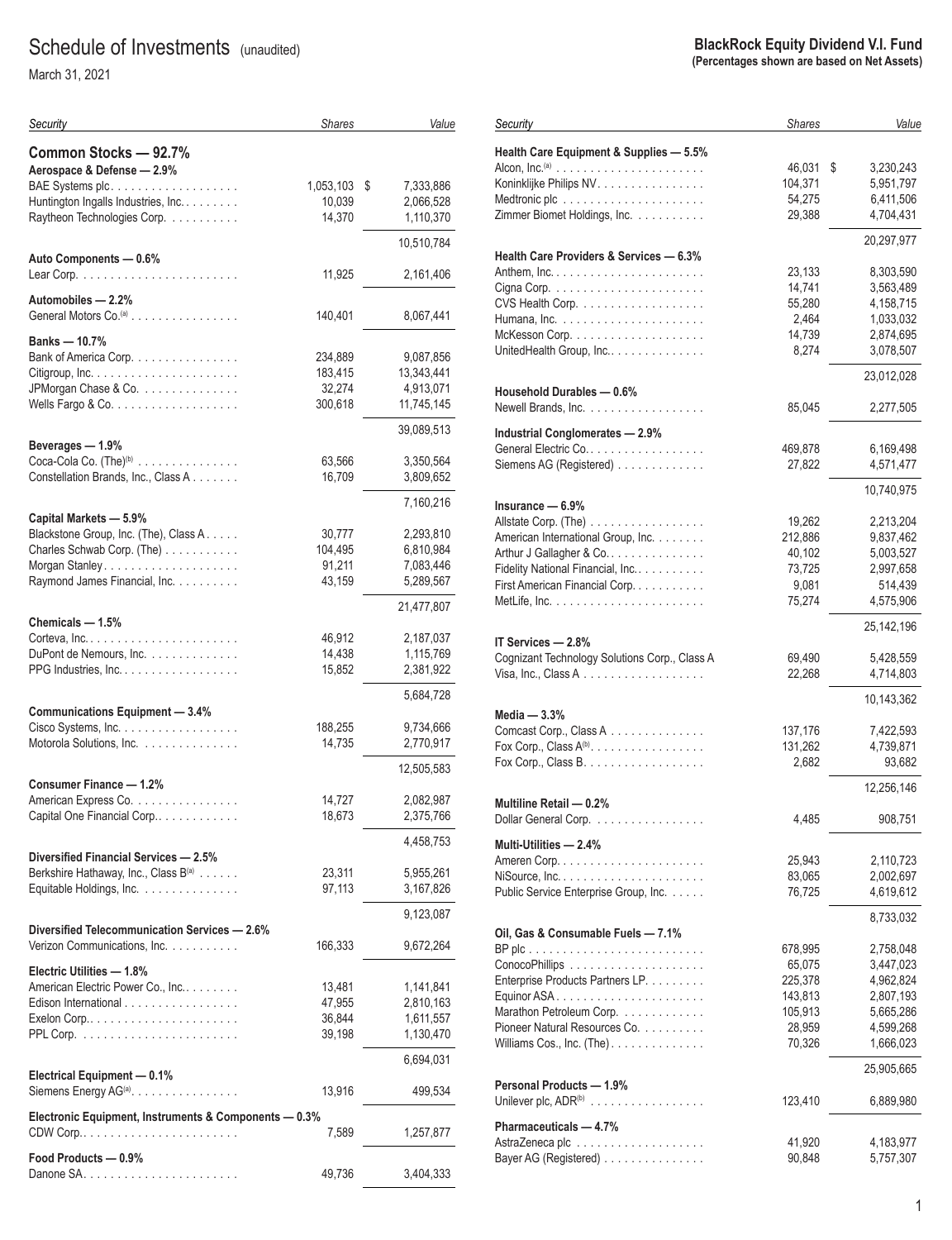### Schedule of Investments (unaudited) (continued)

March 31, 2021

| Security                                               | <b>Shares</b> |   | Value      |
|--------------------------------------------------------|---------------|---|------------|
| Pharmaceuticals (continued)                            |               |   |            |
|                                                        | 73.379        | S | 7,256,020  |
|                                                        |               |   | 17.197.304 |
| Professional Services - 0.3%                           |               |   |            |
| Leidos Holdings, Inc. $\ldots$ , $\ldots$ , $\ldots$ , | 11,363        |   | 1,094,030  |
| Road & Rail $-0.9%$                                    |               |   |            |
| Union Pacific Corp.                                    | 14,877        |   | 3,279,040  |
| Semiconductors & Semiconductor Equipment - 0.7%        |               |   |            |
| Applied Materials, Inc.                                | 9,704         |   | 1.296.454  |
| NXP Semiconductors NV                                  | 6,511         |   | 1,310,925  |
|                                                        |               |   | 2,607,379  |
| Software - 2.7%                                        |               |   |            |
|                                                        | 39,835        |   | 2,153,480  |
|                                                        | 13.770        |   | 3,246,553  |
|                                                        | 42,210        |   | 2,013,839  |

Open Text Corp. ................... 42,210 2,013,839 SS&C Technologies Holdings, Inc. . . . . . . . . . . . . . . . 33,213 2,320,592

Lowe's Cos., Inc. ................... 8,248 1,568,605 Ross Stores, Inc.(b) .................. 32,893 3,944,199 TJX Cos., Inc. (The) ................. 28,681 1,897,248

Samsung Electronics Co. Ltd., GDR ...... 1,945 3,547,189

Altria Group, Inc. ................... 129,416 6,620,923

| Security                                                                                                        | <b>Shares</b> |    | Value                      |
|-----------------------------------------------------------------------------------------------------------------|---------------|----|----------------------------|
| Trading Companies & Distributors - 0.1%<br>Ferguson plc. $\ldots$ . $\ldots$ . $\ldots$ . $\ldots$ . $\ldots$ . | 3,096         | S  | 369,833                    |
| Total Common Stocks - 92.7%<br>$(Cost. $265,638,210)$                                                           |               |    | 340,277,548                |
| Preferred Stocks - 1.2%<br>Household Products - 1.2%<br>Henkel AG & Co. KGaA (Preference).                      | 38,710        |    | 4,352,311                  |
| Total Preferred Stocks - 1.2%                                                                                   |               |    | 4,352,311                  |
| Total Long-Term Investments - 93.9%<br>$(Cost: $269,118,404)$                                                   |               |    | 344,629,859                |
| <b>Short-Term Securities — 7.4%</b> <sup>(c)*</sup><br>BlackRock Liquidity Funds, T-Fund, Institutional         | 22,336,231    |    | 22,336,231                 |
| SL Liquidity Series, LLC, Money Market Series,                                                                  | 4,682,555     |    | 4,683,960                  |
| Total Short-Term Securities - 7.4%                                                                              |               |    | 27,020,191                 |
| Total Investments - 101.3%<br>$(Cost: $296, 138, 595)$<br>Liabilities in Excess of Other Assets $-$ (1.3)%      |               |    | 371,650,050<br>(4,767,530) |
|                                                                                                                 |               | \$ | 366,882,520                |

(a) Non-income producing security.

**Specialty Retail — 2.0%**

**Tobacco — 1.9%**

(b) All or a portion of this security is on loan.<br>
(c) Annualized 7-day yield as of period end.<br>
(d) All or a portion of this security was purch

British American Tobacco plc ............

**Technology Hardware, Storage & Peripherals — 1.0%**

All or a portion of this security was purchased with the cash collateral from loaned securities.

· Investments in issuers considered to be affiliate(s) of the Fund during the period ended March 31, 2021 for purposes of Section 2(a)(3) of the Investment Company Act of 1940, as amended, were as follows:

9,734,464

7,410,052

6,963,283

| Affiliated Issuer                                                                    | Value at<br>12/31/20 | Purchases at<br>Cost | Proceeds from<br>Sale                 | Net<br>Realized<br>Gain (Loss) | Change in<br>Unrealized<br>Appreciation<br>(Depreciation) | Value at<br>03/31/21 | <b>Shares</b><br>Held at<br>03/31/21 | Income        | Capital Gain<br><b>Distributions</b><br>from<br>Underlying<br>Funds |
|--------------------------------------------------------------------------------------|----------------------|----------------------|---------------------------------------|--------------------------------|-----------------------------------------------------------|----------------------|--------------------------------------|---------------|---------------------------------------------------------------------|
| <b>BlackRock Liquidity Funds,</b><br>T-Fund, Institutional Class <sup>(a)</sup> . \$ | 19.884.502 \$        | 2.451.729            | - \$<br>$\overbrace{\phantom{12333}}$ | $\overline{\phantom{m}}$       | $\overline{\phantom{0}}$                                  | 22.336.231           | 22.336.231 \$                        | 1,137<br>່ \$ |                                                                     |
| SL Liquidity Series, LLC, Money<br>Market Series <sup>(a)</sup>                      | 4.489.725            | 194,941              |                                       | (706)                          |                                                           | 4.683.960            | 4.682.555                            | $2.194^{(b)}$ |                                                                     |
|                                                                                      |                      |                      |                                       | $(706)$ \$                     |                                                           | 27,020,191           |                                      | 3,331<br>- \$ |                                                                     |

(a) Represents net amount purchased (sold).<br>(b) All or a portion represents securities leng

All or a portion represents securities lending income earned from the reinvestment of cash collateral from loaned securities, net of fees and collateral investment expenses, and other payments to and from borrowers of securities.

For Fund compliance purposes, the Fund's industry classifications refer to one or more of the industry sub-classifications used by one or more widely recognized market indexes or rating group indexes, and/or as defined by the investment adviser. These definitions may not apply for purposes of this report, which may combine such industry sub-classifications for reporting ease.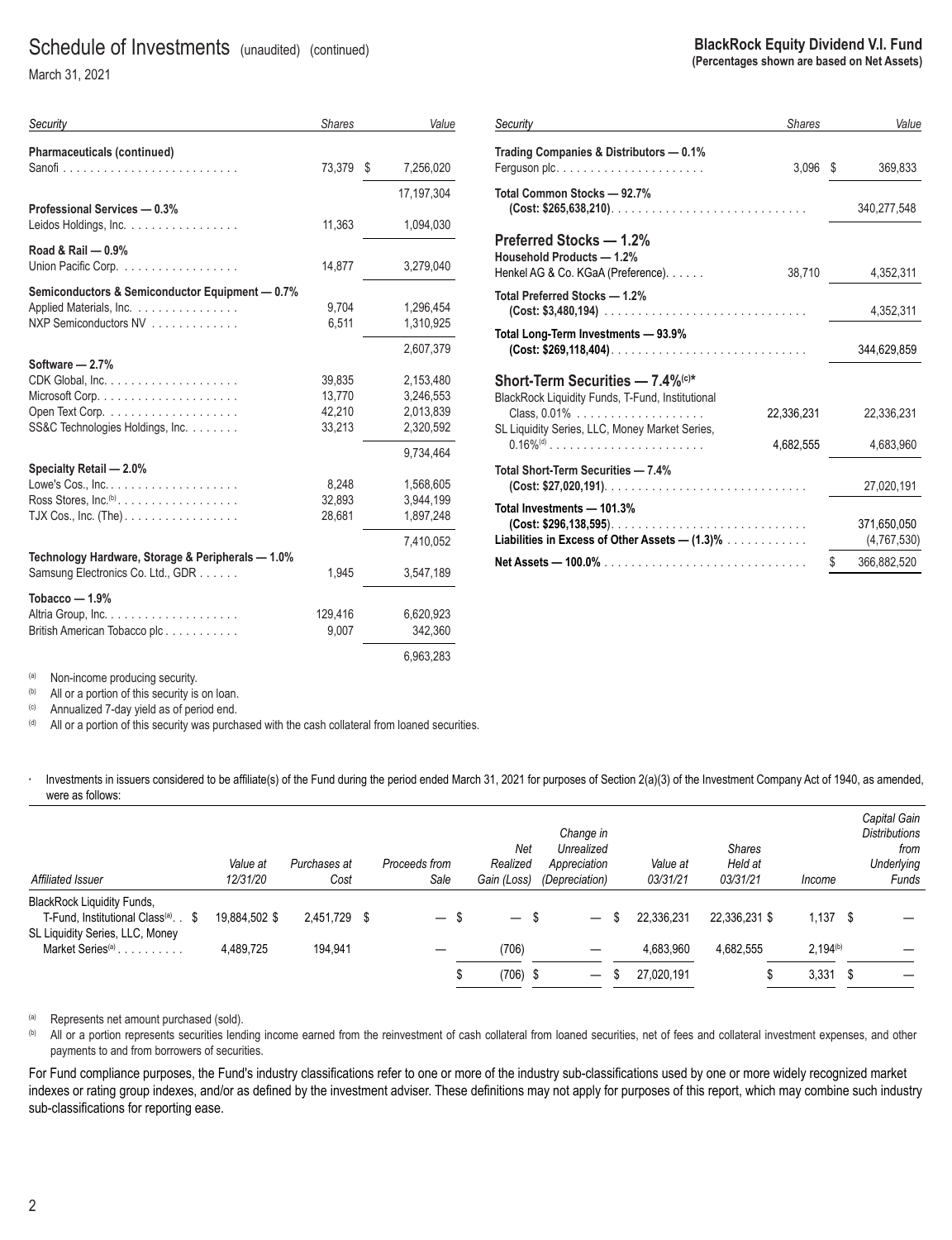## Glossary of Terms Used in this Report

### **Portfolio Abbreviations**

| ADR.       | American Depositary Receipts      |
|------------|-----------------------------------|
| <b>GDR</b> | <b>Global Depositary Receipts</b> |

#### **Fair Value Hierarchy as of Period End**

Various inputs are used in determining the fair value of financial instruments. These inputs to valuation techniques are categorized into a fair value hierarchy consisting of three broad levels for financial reporting purposes as follows:

- Level 1 Unadjusted price quotations in active markets/exchanges for identical assets or liabilities that the Fund has the ability to access;
- Level 2 Other observable inputs (including, but not limited to, quoted prices for similar assets or liabilities in markets that are active, quoted prices for identical or similar assets or liabilities in markets that are not active, inputs other than quoted prices that are observable for the assets or liabilities (such as interest rates, yield curves, volatilities, prepayment speeds, loss severities, credit risks and default rates) or other market-corroborated inputs); and
- Level 3 Unobservable inputs based on the best information available in the circumstances, to the extent observable inputs are not available (including the BlackRock Global Valuation Methodologies Committee's (the "Global Valuation Committee's") assumptions used in determining the fair value of financial instruments).

The hierarchy gives the highest priority to unadjusted quoted prices in active markets for identical assets or liabilities (Level 1 measurements) and the lowest priority to unobservable inputs (Level 3 measurements). Accordingly, the degree of judgment exercised in determining fair value is greatest for instruments categorized in Level 3. The inputs used to measure fair value may fall into different levels of the fair value hierarchy. In such cases, for disclosure purposes, the fair value hierarchy classification is determined based on the lowest level input that is significant to the fair value measurement in its entirety. Investments classified within Level 3 have significant unobservable inputs used by the Global Valuation Committee in determining the price for Fair Valued Investments. Level 3 investments include equity or debt issued by privately held companies or funds. There may not be a secondary market, and/or there are a limited number of investors. The categorization of a value determined for financial instruments is based on the pricing transparency of the financial instruments and is not necessarily an indication of the risks associated with investing in those securities. For information about the Fund's policy regarding valuation of financial instruments, refer to its most recent financial statements.

Certain investments of the Fund were fair valued using net asset value ("NAV") per share as no quoted market value is available and therefore have been excluded from the fair value hierarchy.

The following table summarizes the Fund's investments categorized in the fair value hierarchy. The breakdown of the Fund's investments into major categories is disclosed in the Schedule of Investments above.

|                                                | Level 1    |   | Level 2   | Level 3 | Total      |
|------------------------------------------------|------------|---|-----------|---------|------------|
| Assets:                                        |            |   |           |         |            |
| Investments:                                   |            |   |           |         |            |
| Long-Term Investments:                         |            |   |           |         |            |
| Common Stocks:                                 |            |   |           |         |            |
|                                                | 3.176.898  | S | 7.333.886 | S       | 10,510,784 |
|                                                | 2,161,406  |   |           |         | 2,161,406  |
|                                                | 8.067.441  |   |           |         | 8.067.441  |
|                                                | 39,089,513 |   |           |         | 39,089,513 |
|                                                | 7,160,216  |   |           |         | 7,160,216  |
|                                                | 21.477.807 |   |           |         | 21.477.807 |
|                                                | 5.684.728  |   |           |         | 5,684,728  |
|                                                | 12.505.583 |   |           |         | 12.505.583 |
|                                                | 4,458,753  |   |           |         | 4,458,753  |
|                                                | 9.123.087  |   |           |         | 9.123.087  |
| Diversified Telecommunication Services         | 9,672,264  |   |           |         | 9,672,264  |
|                                                | 6,694,031  |   |           |         | 6,694,031  |
|                                                | 499,534    |   |           |         | 499,534    |
| Electronic Equipment, Instruments & Components | 1,257,877  |   |           |         | 1.257.877  |
| Food Products.                                 |            |   | 3.404.333 |         | 3.404.333  |
|                                                | 11,115,937 |   | 9,182,040 |         | 20.297.977 |